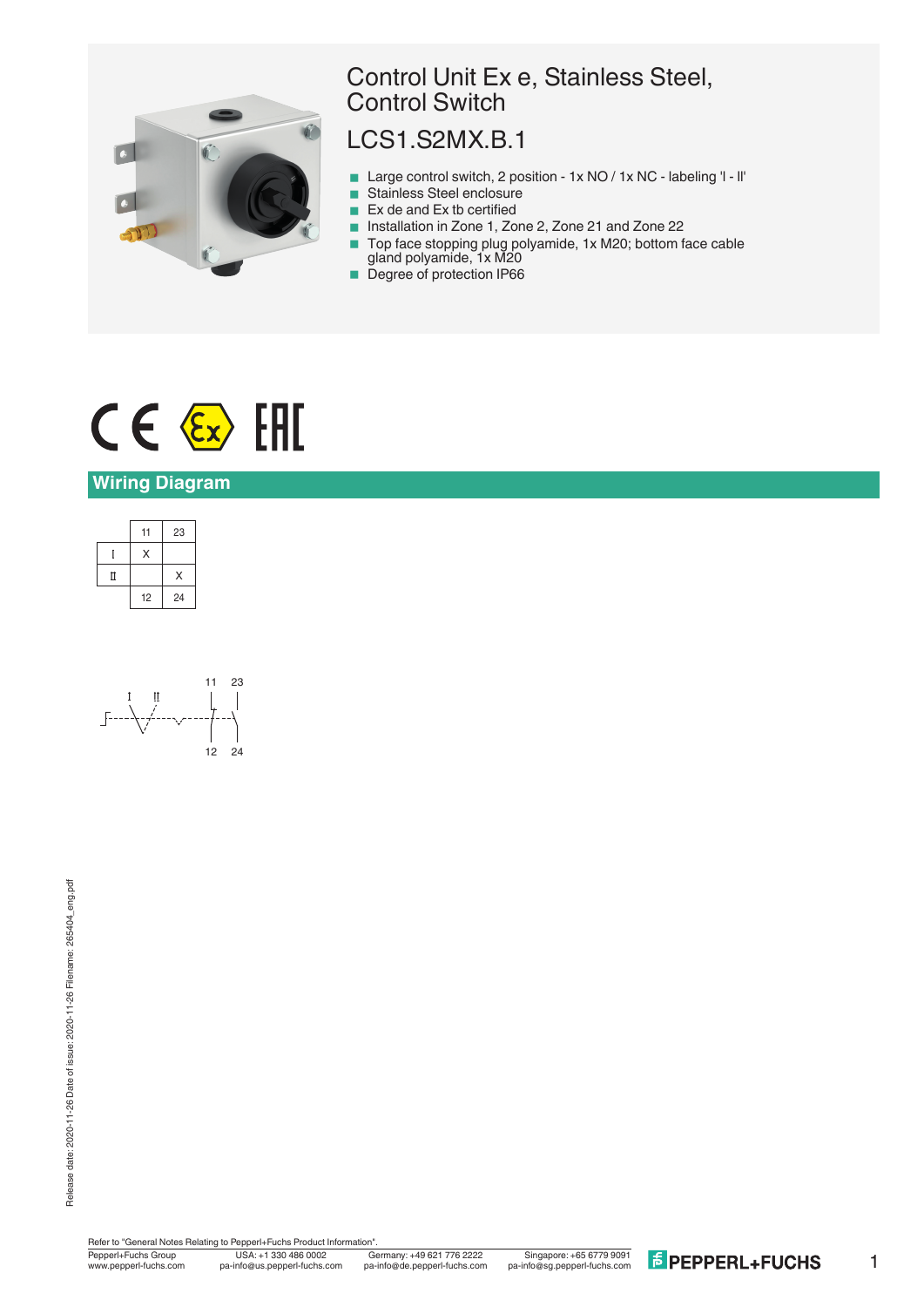

Dimension values see data table. Image and drawing are generic for this device type and may deviate from the specific variant.

| Legend          |                                                   |
|-----------------|---------------------------------------------------|
| A               | Height                                            |
| B               | Width                                             |
| C               | Depth                                             |
| C <sub>1</sub>  | Depth with operating element                      |
| C <sub>2</sub>  | Depth with screws                                 |
| G               | Mounting holes distance, vertical                 |
| H               | Mounting holes distance, horizontal               |
| J               | Mounting holes diameter                           |
| K               | Maximum external dimension with mounting brackets |
| $[A] \dots [B]$ | Cable entry faces                                 |

### **Technical Data**

#### **Electrical specifications**

| 250 V max.            |
|-----------------------|
| 16 A max.             |
| $2.5$ mm <sup>2</sup> |
| $0.8$ Nm              |
| control switch, large |
|                       |
|                       |

Refer to "General Notes Relating to Pepperl+Fuchs Product Information"<br>
Pepperl+Fuchs Group<br>
Www.pepperl-fuchs.com pa-info@us.pepperl-fuchs.com pa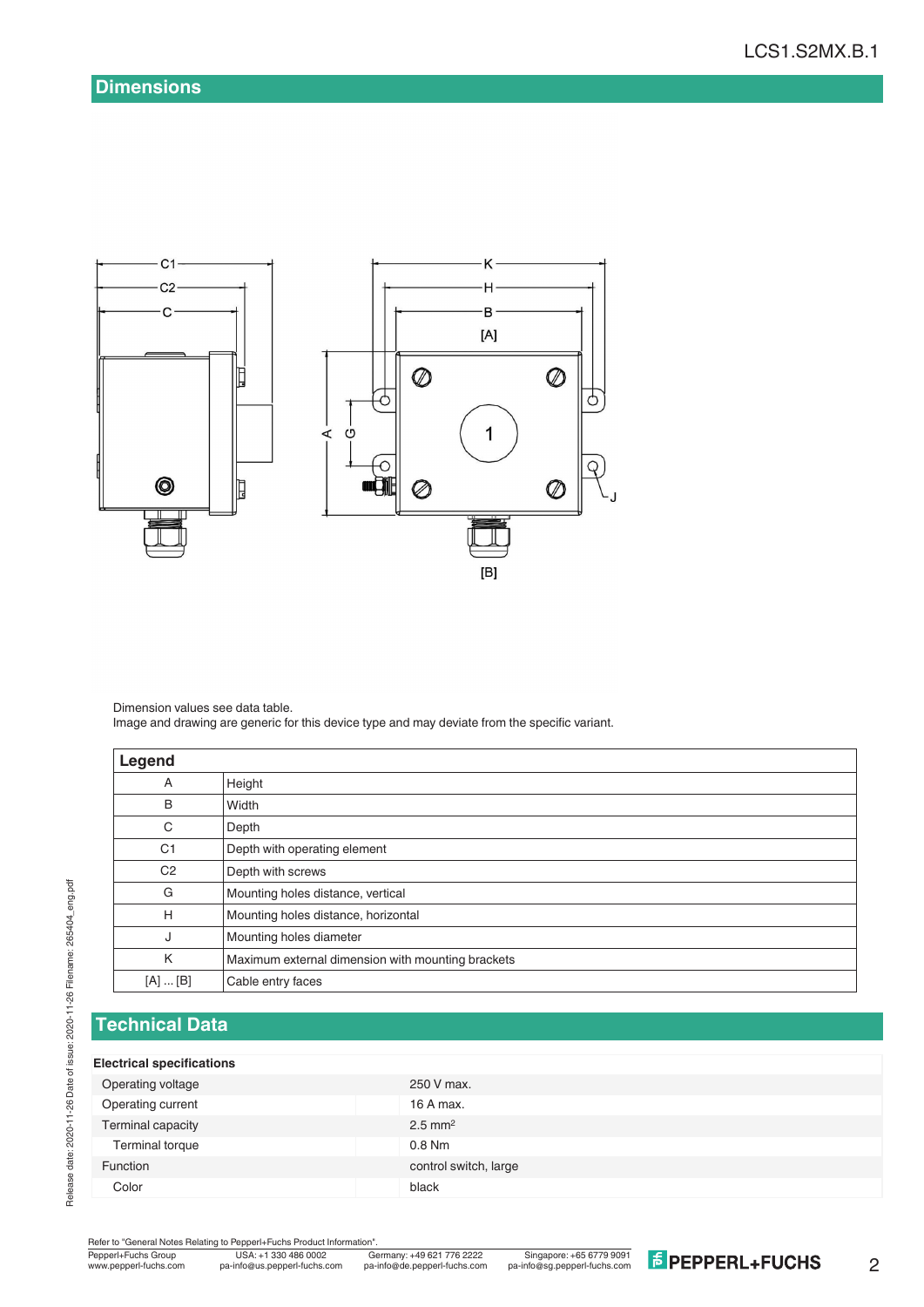#### **Technical Data**

| Shroud                                                  | yes                                                                                                              |  |  |  |
|---------------------------------------------------------|------------------------------------------------------------------------------------------------------------------|--|--|--|
| Contact configuration                                   | 1x NO / 1x NC<br>all NC contacts have a direct opening action for emergency stop functions                       |  |  |  |
| Switching configuration                                 | 2 position changeover                                                                                            |  |  |  |
| Usage category                                          | AC12 - 12  250 V AC - 16 A<br>AC15 - 12  250 V AC - 10 A<br>DC13 - 12  110 V DC - 1 A<br>DC13 - 12  24 V DC - 1A |  |  |  |
| Number of poles                                         | 2                                                                                                                |  |  |  |
| Operator action                                         | engage - engage                                                                                                  |  |  |  |
| Labeling                                                | $\  - \ $                                                                                                        |  |  |  |
| <b>Mechanical specifications</b>                        |                                                                                                                  |  |  |  |
| Enclosure range                                         | <b>LCS</b>                                                                                                       |  |  |  |
| Enclosure cover                                         | fully detachable                                                                                                 |  |  |  |
| Cover fixing                                            | stainless steel hexagonal head screws                                                                            |  |  |  |
| <b>Screws</b>                                           | M <sub>6</sub>                                                                                                   |  |  |  |
| Number                                                  | 4                                                                                                                |  |  |  |
| <b>Tightening torque</b>                                | 2 Nm                                                                                                             |  |  |  |
| Degree of protection                                    | IP <sub>66</sub>                                                                                                 |  |  |  |
| Cable entry face A                                      |                                                                                                                  |  |  |  |
| M20 quantity                                            | $\mathbf{1}$                                                                                                     |  |  |  |
| M <sub>20</sub> series                                  | Stopping Plugs, Plastic                                                                                          |  |  |  |
| M20 type                                                | SP.PE.M20.*                                                                                                      |  |  |  |
| Cable entry face B                                      |                                                                                                                  |  |  |  |
| M20 quantity                                            | $\mathbf{1}$                                                                                                     |  |  |  |
| M <sub>20</sub> series                                  | Cable Glands, Plastic                                                                                            |  |  |  |
| M20 type                                                | CG.PEDS.M20.*                                                                                                    |  |  |  |
| M20 clamping range                                      | $612$ mm                                                                                                         |  |  |  |
| Defined entry area                                      | face A and face B                                                                                                |  |  |  |
| Material                                                |                                                                                                                  |  |  |  |
| Enclosure                                               | 1.5 mm AISI 316L, (1.4404) stainless steel                                                                       |  |  |  |
| Finish                                                  | electropolished                                                                                                  |  |  |  |
| Seal                                                    | one piece closed cell silicone                                                                                   |  |  |  |
| Mass                                                    | 0.7 <sub>kg</sub>                                                                                                |  |  |  |
| Dimensions                                              |                                                                                                                  |  |  |  |
| Height (A)                                              | 102 mm                                                                                                           |  |  |  |
| Width (B)                                               | 116 mm                                                                                                           |  |  |  |
| Depth (C)                                               | 85.5 mm                                                                                                          |  |  |  |
| External dimension with operating element<br>(C1)       | 115 mm                                                                                                           |  |  |  |
| External dimension with screws (C2)                     | 92.2 mm                                                                                                          |  |  |  |
| Mounting holes distance (G)                             | 41 mm                                                                                                            |  |  |  |
| Mounting holes distance (H)                             | 130 mm                                                                                                           |  |  |  |
| Mounting holes diameter (J)                             | 6.1 mm                                                                                                           |  |  |  |
| Maximum external dimension (K)                          | 145 mm                                                                                                           |  |  |  |
| <b>Tightening torque</b>                                |                                                                                                                  |  |  |  |
| Nut torque at enclosure (SW1)                           | see datasheets of cable glands                                                                                   |  |  |  |
| Grounding                                               | M6 internal/external brass grounding bolt                                                                        |  |  |  |
| <b>Ambient conditions</b>                               |                                                                                                                  |  |  |  |
| Ambient temperature                                     | -40  55 °C (-40  131 °F) @ T4<br>$-4040 °C (-40104 °F) @ T6$                                                     |  |  |  |
| Data for application in connection with hazardous areas |                                                                                                                  |  |  |  |

EU-type examination certificate CML 16 ATEX 3009X

Refer to "General Notes Relating to Pepperl+Fuchs Product Information".